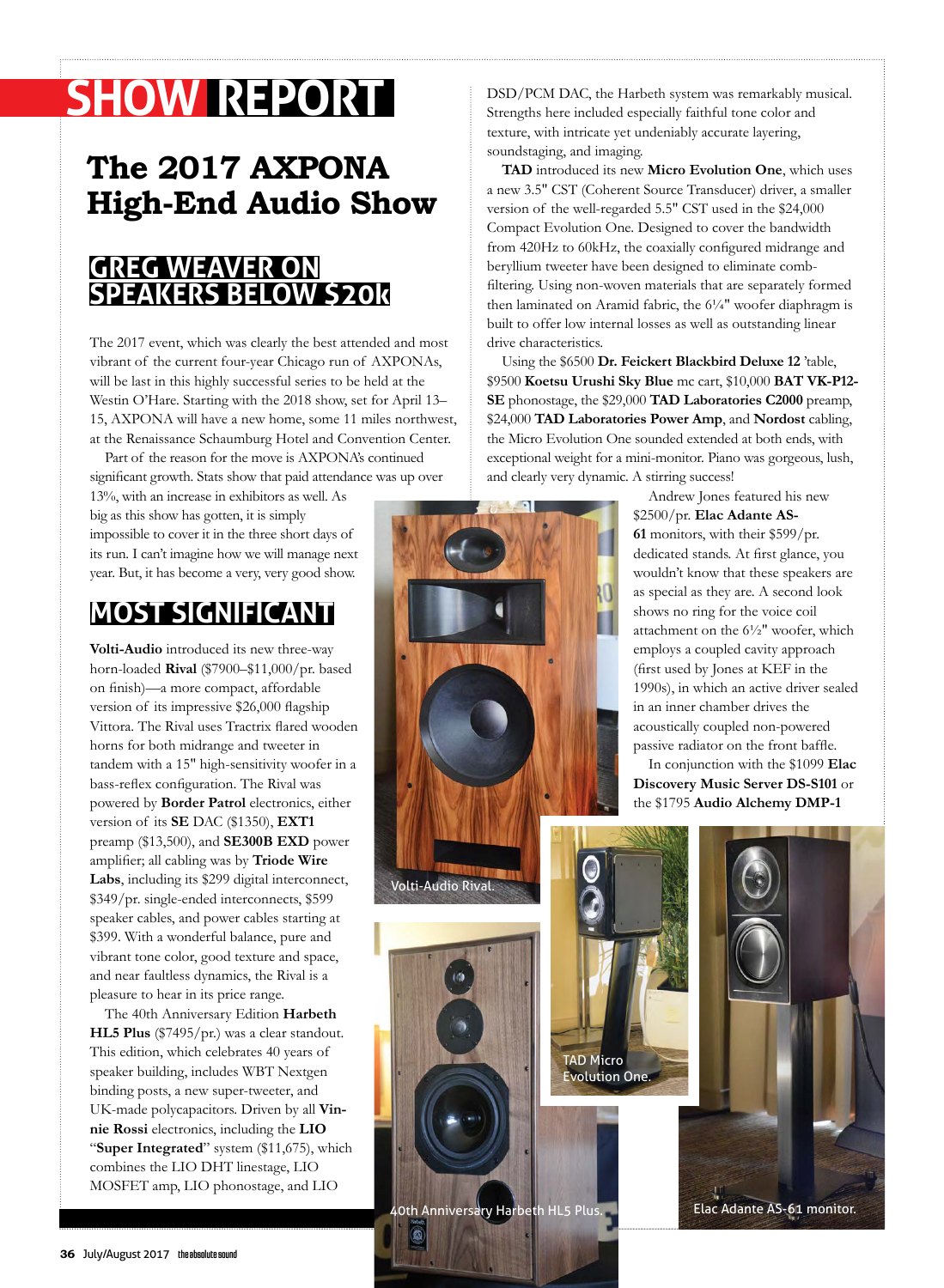### **SHOW REPORT GREG WEAVER ON SPEAKERS The 2017 AXPONA High-End Audio Show BELOW \$20k**

**Digital Music Player** with the \$599 Audio Alchemy **PS-5 Premium** power supply, the \$1995 Audio Alchemy **DDP-1 DAC/Preamp**, and a pair of \$1995/ ea. Audio Alchemy **DPA-1M** mono amplifiers, with **Shunyata** power cords plugged into the \$4995 **Shunyata Denali D6000T** power conditioner, and **AudioQuest** interconnects and speaker cables, and all sitting on a \$379 **Solidsteel S2** rack, the Andantes were stunning. With almost unbelievable extension at both ends (and something like 36–38Hz on the bottom), spot-on tonal color, vibrant, utterly natural mids, and enough resolution and transparency to make you wonder if they might actually sell for three times the money.

Finally, **Avantgarde Acoustic** introduced the \$15,000 **Zero TA**, a semi-active version of its highly successful Zero 1. Essentially, the TA eliminates the preamplifier, DAC, and built-in amps for the tweeter/midrange, allowing owners to simply connect their existing stereo system. Sources were either the new \$34,000 Danish **Bergmann Galder** turntable and **Odin** tonearm (with vacuum holddown and air bearing for both 'arm and platter) fitted with the new \$6000 **Phasemation PP2000** mc phono cartridge, hitched to the revised \$10,000 **Sutherland Phono Blocks** or the \$5500 **Aurender A10** music server/ DAC. The \$16,500 **Avantgarde Acoustic XA** integrated amplifier (1.1W Class A/150W Class AB), drove everything via **Transparent XL** cables, while resting on **HRS** racks or platforms. This system offered exceptional bass coherence, with frightening dynamics, superbly neutral balance, and accurate musical scaling. While staging, left-right and top to bottom, was accurate, depth was fairly shallow, though that clearly could have been the room or the setup.







## **AUSPICIOUS DEBUTS**

Bruno Putzeys' **Kii Three** speaker is a remarkably clever and advanced product, one that fits any space, works in any space, and requires nothing more than a source to be fully ready to go; here it never sounded better. Each channel of the Kii Three is its own compact DSP-controlled monitor speaker, using four 6.5" woofers (one each on the left, right, and two on the rear), and a single 5" midrange and 1" waveguided tweeter on the front baffle. Further, each contains six channels of DSP, D/A conversion, and amplification. So, all in, we are dealing with six 250W full-custom Ncore amplifiers, and Active Wave Focusing crossover filter for best possible time coherence and minimum phase response. Focus and dynamic contrasts were not unlike those of a decent horn system. These six powered woofers have the ability to knock you out of your seat, and come close to the equivalent punch and snap of some of the finest loudspeakers I've heard. Tonal balance was spectacularly well done, if a bit to the brighter side of natural, with the upper mids accentuated ever so slightly. However, the amount of accentuation varied noticeably with each song played, so it may have been an attribute of the source recordings.

Without doubt, the most amazing surprise at this event came in the \$7495 **Atohm GT 2.0 HD** loudspeaker. Other than its exquisite piano-gloss rosewood finish, this small two-anda-half-way floorstander from France gives no hint of its exceptional performance. Listening to "Calypso Minor" from Abdullah Ibrahim's *Sotho Blue*, I was treated to some of the most engaging, accurate, and exciting sounds I heard all weekend. Sourced from a \$4000 **NAD Master M50.2**  streamer, driven by the \$4299 **French Atoll IN 300** integrated amplifier with DAC, and wired with **Transparent Super** interconnects and speaker cable, the Atohms delivered excellent transparency, exceptional extension at both extremes, with remarkable air and an almost unbelievable sense of the space of and around instruments. Tonal color was spot-on, while texture and dimensionality were almost reach-outand-touch real, making pianos, strings, and horns uncannily realistic. Dynamics were excellent for a system with drivers this size, and their ability to scale up as the volume increased was nearly unparalleled in my experience.